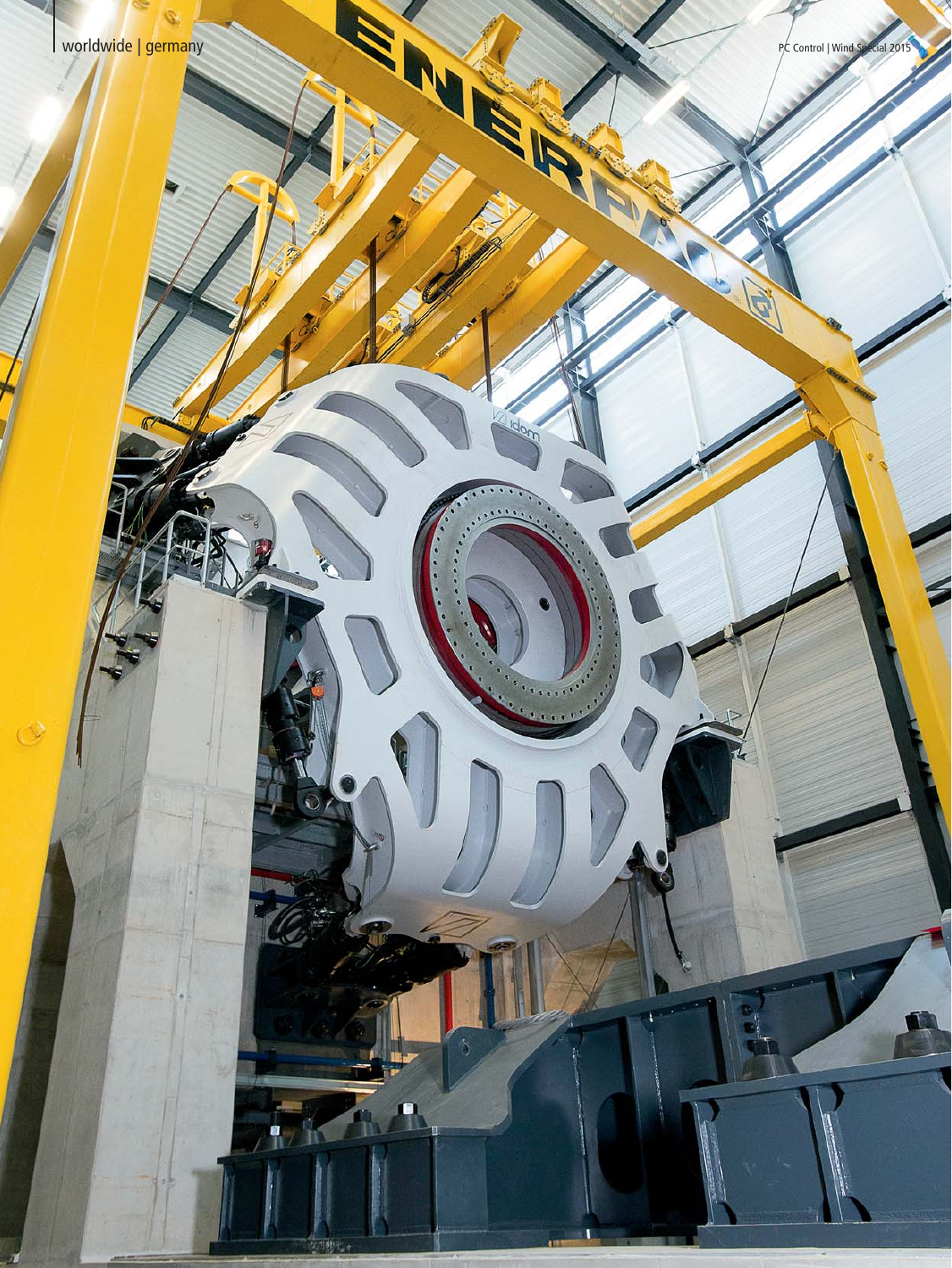

**The Stewart platform for the load transmission to the wind turbine nacelle offers six degrees of freedom and uses six 3000 kN servo cylinders.**

PC- and EtherCAT-based control technology in a feature-filled test bench system for wind turbines

## Fast EtherCAT communication for distributed real-time controllers in a 10 MW test bench

The Dynamic Nacelle Testing Laboratory (DyNaLab) is the first test environment for complete wind turbine nacelles ever built in Germany. It features a test bench drive with a rated output of 10 MW, designed for testing wind turbine systems with a rated output of 4 to 8 MW. PC-based control from Beckhoff is used to control the complex system, and a high-speed EtherCAT communication ensures a consistent real-time solution as well as optimum consideration of the distributed subsystems from a control perspective.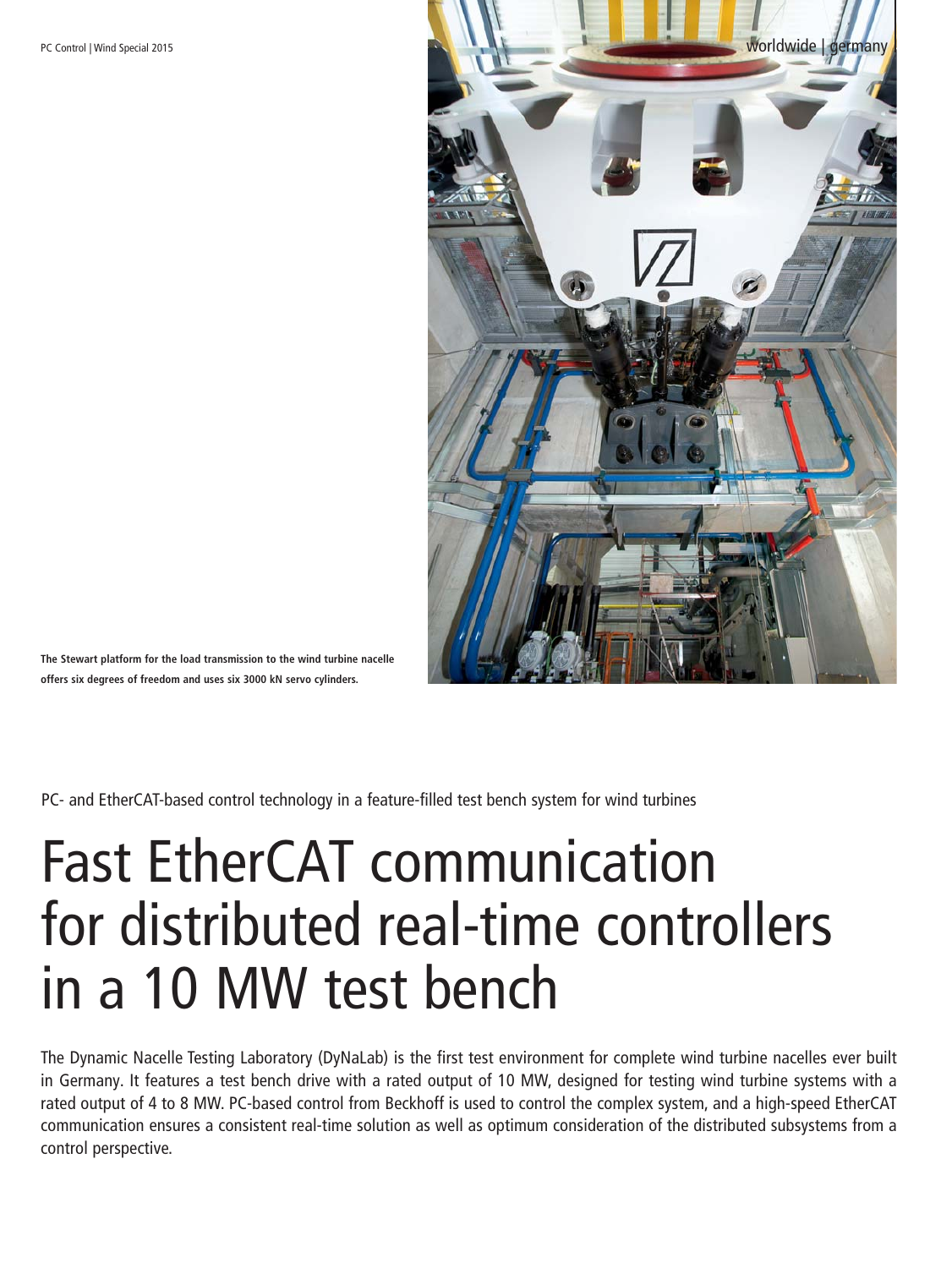

DyNaLab is located in Bremerhaven, Germany, at the "Fraunhofer Institute for Wind Energy and Energy System Technology (IWES) Northwest". The research activities at the IWES cover the whole spectrum of wind energy technology, from wind physics to grid feed-in. The focus is on understanding wind turbines as systems with dynamic interaction between the individual components and environmental factors, which – according to Torben Jersch, group leader for plant and system technology – creates potential synergies in comprehensive approaches to these solutions. This is especially true in view of the fact that the Fraunhofer IWES in Bremerhaven already operates two continuously utilized rotor blade test rigs, and therefore offers a unique overall testing infrastructure.

## Testing wind turbines comprehensively and under realistic conditions

DyNaLab offers wind system manufacturers a realistic test environment in the multiple-megawatt range, enabling meaningful laboratory tests that can contribute to the assessment and optimization of existing and future system concepts. The first tests were conducted in August 2015, in cooperation with a Spanish system supplier. The wind turbine nacelle from Jacobs Power Tec GmbH to be tested was connected via a hydraulic load application system in the form of a Stewart platform, and consisted of a hexapod with six 3,000 kN servo cylinders. One of DyNaLab's key features will be electrical certification of wind turbines on the test bench.

The load transmission structure for simulating mechanical wind loads, such as shear or bending moments, is linked to the flange adapter via a moment bearing. Moments and forces can thus be transferred from the non-rotating load disc to the rotating shaft. With this special configuration, it is possible to apply bending moments of approximately 20,000 kNm or shear forces up to 1,900 kN, and, moreover, it enables the dynamic simulation of radial loads. The wind torque is modelled via two externally excited synchronous machines in a tandem arrangement with a drive power of 5 MW each. For test operation, this enables a total drive power of 10 MW and the introduction of a rated torque of 8,600 kNm to the equipment under test.

The whole drive train of the test bench is tilted by 5°, which corresponds to the actual orientation of a wind turbine in the field, therefore simulating a real load situation. The wind load simulation can either mimic different static and dynamic operating conditions, or it can be run as a real-time simulation, as well. To test wind turbines as comprehensively as possible, pitch and yaw systems are integrated in the system test. For this purpose, the control values of the individual systems are implemented via actuators in the real-time simulation. A 36,000 V medium voltage grid simulation enables simulation of network faults and voltage dips during the nacelle test with a high repetition rate.

## Real-time capable control system for the test bench

Torben Jersch explains the requirements for the control technology of the test bench: "Because we wanted to perform distributed real-time calculations and control simulations, a very fast and deterministic communication system was a must-have. EtherCAT has proven to be ideal for this purpose. Due to profound